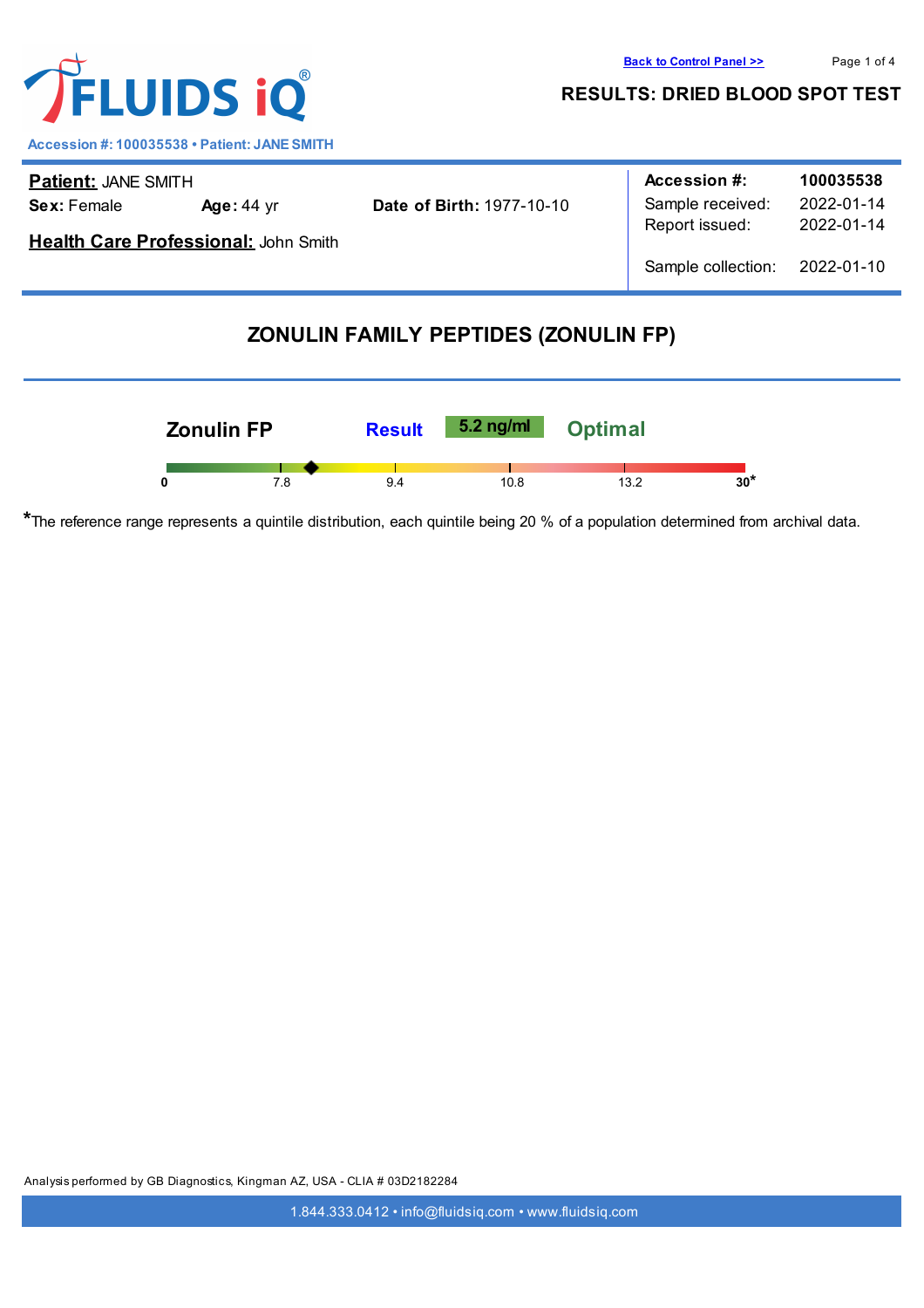

## **GENERAL COMMENTARY Zonulin Family Peptides (Zonulin FP)**

The comments provided here are for educational purposes only. The results in this report should not be interpreted as diagnostic, nor should they be viewed as treatment recommendations. Those decisions are the responsibility of the health care professional. Moreover, the reference range shown in this report is derived from a normal distribution of results, that encompass 95% of randomly selected individuals in a population (see below).

The FLUIDS iQ Zonulin FP test, which uses the most advanced, polyclonal antibody immunoassay developed to date, is our test for Permeability. By its design, this test measures pre- haptoglobin 2 (see below), known as Zonulin, as well as other very closely related peptides implicated in intestinal permeability.

#### **Zonulin**

Zonulin is a protein found in intestinal cells, with production and release mimicking the effect of certain bacterial toxins on the tight junctions of the small intestine. Zonulin, and a small family of closely related peptides, bind to specific receptors only on the apical (luminal) surface of the intestinal epithelia and trigger a cascade of biochemical processes that induces tight junction (TJ) disassembly and a subsequent permeability increase of the intestinal epithelia. <sup>1</sup> This is often referred to as "leaky gut".

Intestinal permeability changes due to Zonulin have been implicated in many diseases and dysfunction, notably in Celiac Disease and Type I Diabetes, but also in others including the brain, respiratory system and skin.

The gluten glycoprotein, α-gliadin, can activate Zonulin signaling, irrespective of the genetic expression of autoimmunity. This generates a two-way response: Not only can fluid exit, but intestinal contents are able to gain entry in the opposite direction, into the bloodstream. This gliadin-Zonulin 'leakage' effect is longer and more pronounced (up to 5-fold greater) in the enterocytes, or intestinal cells, of people with Celiac Disease (CD).<sup>2</sup>

When intestinal tissue is taken from CDs in remission and from non-CD controls with digestive complaints, results show that CDs may produce up to 30 times as much Zonulin as non-CDs and have a three-fold greater intestinal permeability, even though the non-CDs are eating diets containing gluten, while the CDs have been gluten free for over two years. 3

This strongly suggests that something besides gluten may be contributing to permeability changes in people with celiac disease. It may be that certain types of intestinal dysbiosis (improper balance of bacteria and yeasts in the intestines) prime genetically susceptible individuals to develop CD in response to gluten. In addition, many people who suffer from CD also suffer from other autoimmune disorders. Increased levels of Zonulin are implicated in corticosteroid use, as well as the pathogenesis of insulin dependent diabetes (type 1) and juvenile nonalcoholic fatty liver disease. There is also evidence of its implication in multiple sclerosis, rheumatoid arthritis, skin diseases, as well as inflammatory bowel disease and obesity.<sup>4, 5</sup>

Zonulin also plays an important role in permeability changes in the brain, working as a gatekeeper, not only in the intestine, but also at the blood brain barrier (BBB). This is clearly in evidence when there is an intake of foods containing the α-gliadin or similar proteins. The resulting high Zonulin levels leads to disassembly of the TJs in the vascular epithelium, permitting many molecules, including toxins, to slip through the BBB and resulting in activation of a cerebral inflammatory response.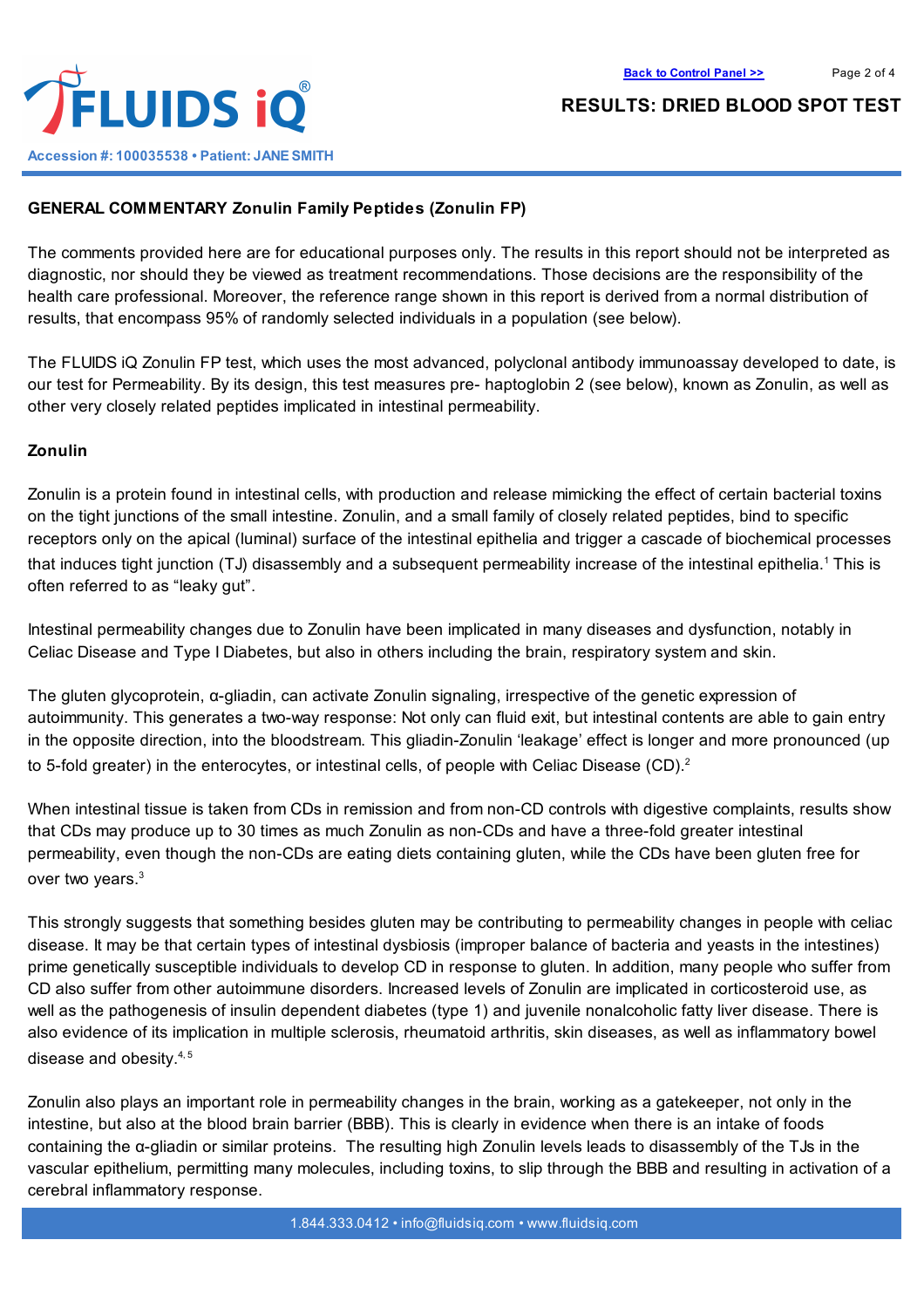

The resulting symptoms may include anxiety, depression, brain fog, slow mental processing, and emotional disturbances. Over time, this chronic inflammation may progress to neurodegenerative conditions such as dementia, Alzheimer's, and Parkinson's disease. 6

Zonulin is also involved in the regulation of airway and lung permeability through its action on the TJs of the respiratory epithelial and/or endothelial barriers. This can be seen in Asthma, a complex clinical syndrome characterized by airflow obstruction, airway hyper responsiveness, and inflammation. Increased intestinal permeability in asthmatics may play a role in their susceptibility to environmental allergens. Serum Zonulin levels are high in a subset of subjects affected by Asthma, with 40% of asthmatic patients exhibiting increased intestinal permeability. This suggests that, besides inhalation, an alternative route for the presentation of specific antigens or irritants may occur through the gastrointestinal mucosal immune system, following their intercellular passage through the TJs. $^3$ 

The effect of Zonulin is also evident in lung infections, including Acute Lung Injury (ALI). The role of Zonulin in ALI links the regulation of permeability with the inflammatory response through direct activation of the complement system.<sup>7</sup>

#### **Why Test for Zonulin FP?**

Zonulin plays a pivotal role in the control of the tight junctions of the small intestine. As mentioned above, increased Zonulin levels are seen in many conditions and diseases associated with increased intestinal inflammation, with changes in permeability preceding clinical manifestations by up to a year.<sup>89</sup> For that reason Zonulin is gaining acceptance as a non-invasive marker of intestinal wall integrity and developing disorders.

The Zonulin FP range in this report is from 1 to 30 ng/ml. It should NOT be interpreted as meaning that this entire range is the optimal range for Zonulin FP. Rather, it represents the range for 95% of randomly selected individuals in a population and includes individuals with no disorders or disease, through to those with diagnosed inflammatory and/or autoimmune disorders.

Values between 0 and 7.8 are considered as Optimal (green). If there are gut issues, they are not sufficient to have an effect on gut permeability.

Values between 7.8 and 10.8 are Borderline (yellow-orange). The effects of gut inflammation, often caused by a combination of dysbiosis and enzyme imbalances, are beginning to have an effect on permeability.

Values from 10.8 to 30 are considered as Elevated (red). Within this red portion of the range one may find individuals showing signs and symptoms of enzyme deficiencies, dysbiosis, acute or chronic inflammatory disease and those with established autoimmune disorders. A small percentage of individuals with acute disorders may show Zonulin FP levels much greater than 20 ng/ml and are noted as Above Range.